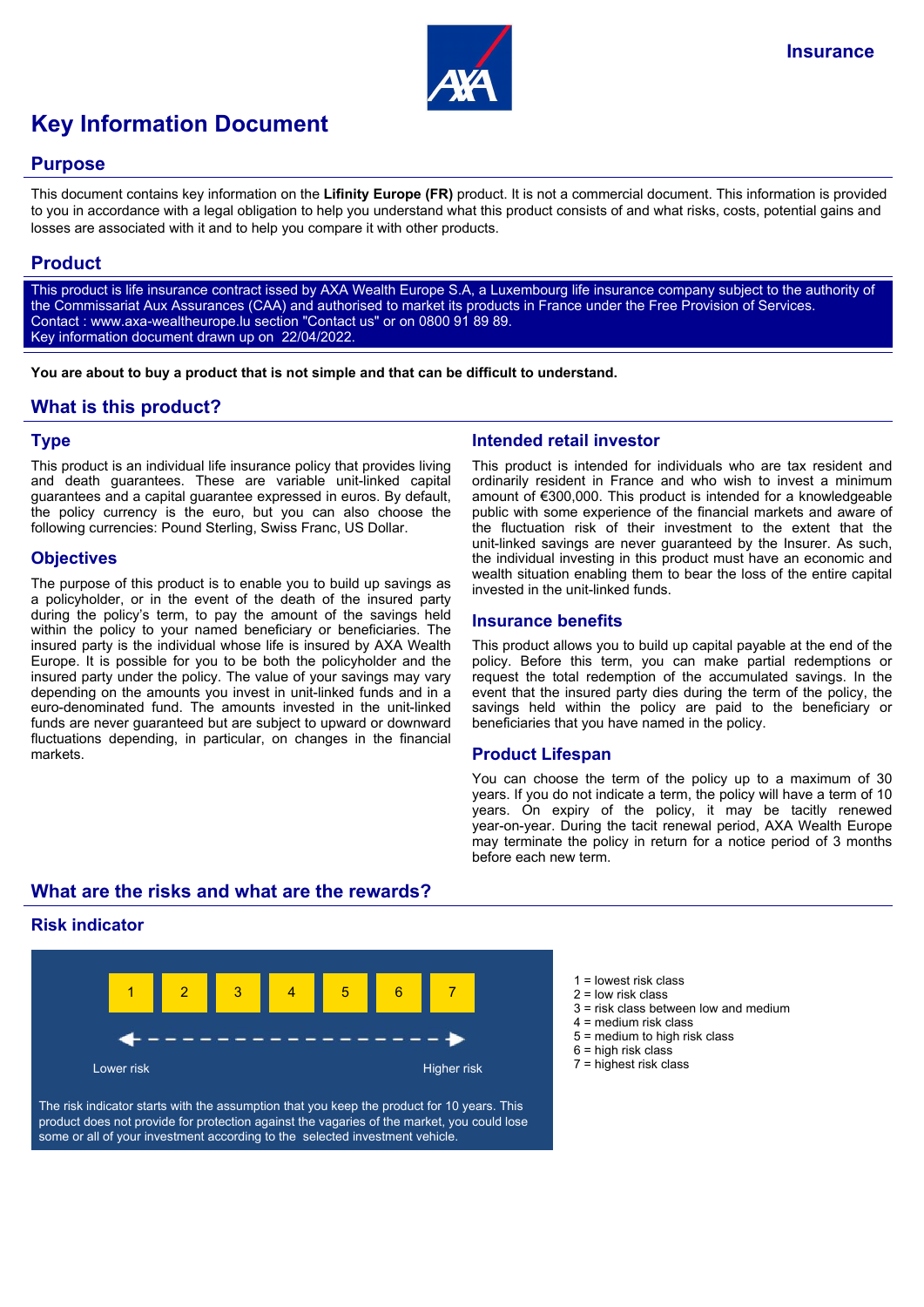The overall risk indicator helps you assess the risk level of the **Lifinity Europe (FR)** product and compare it with other investment products. The risk and return on investment vary according to the chosen investment options. The performance of the product as a whole depends on the choice of investment options. Specific information describing each investment option is available on the website www.axa-wealtheurope.lu.

This product offers a range of investment options with risk classes ranging from the 1, lowest risk class, to 7, the highest risk class. The risk and return on investment will vary depending on the specific investment vehicles chosen and whose various key information documents are available on the website www.axa-wealtheurope.lu. Penalties on surrender apply under certain conditions mentioned under "How long should I keep it and can I withdraw cash early?"

**Beaware of Currency risk :** For certain investment vehicles denominated in a currency other than the euro, the return when expressed in euros may vary according to changes in the exchange rate. This exchange rate risk is never taken into account in the above indicator.

#### **Performance scenarios**

Risk and return vary depending on the investment vehicles you choose. The key information documents specific to each investment vehicle are available on the website www.axa-wealtheurope.lu. The figures shown take account of all the costs incurred for the product itself but not the ancillary costs that may be requested by the person presenting this product and/or advising you. These figures do not take into account your personal tax situation, which may also affect the amounts you receive.

# **What happens if AXA Wealth Europe S.A is unable to make pay out ?**

In the absence of a guarantee fund for compensation of policyholders in the event of default by AXA Wealth Europe and in order to limit the possible financial losses suffered by policyholders and/or beneficiaries, Luxembourg law stipulates that the assets relating to life insurance policies constitute separate wealth and are managed separately from the own assets of AXA Wealth Europe. These assets are subject to deposit agreements previously approved by the Commissariat aux Assurances (CAA) with banks known as "custodians". In the event of the insurer's insolvency, segregated assets are therefore protected in relation to the company's other assets, and policyholders and/or beneficiaries collectively have a senior preferred claim which will take precedence over all other creditors with respect to these separate assets. This enables them to recover, as a priority, claims relating to the performance of their insurance policies. Policyholders and/or beneficiaries are also potentially exposed to the failure of a custodian bank, which also has the obligation to segregate the deposits referred to above, which therefore provides double protection for policyholders and beneficiaries. Securities should be fully recovered. Only cash deposited there is not being protected and could therefore be lost in whole or in part. In addition, the euro-denominated fund benefits from a reinsurance of 100% by AXA France. In the event of default by AXA France, AXA Wealth Europe's obligations to policyholders are protected by a bank guarantee mechanism (pledge).

## **What will this investment cost me ?**

The estimated rate of reduction in return is dependent on your total costs over a specified period of time. Total costs include recurring costs, one-off costs and ancillary costs.

The amounts indicated below correspond to a projection of the maximum of the total costs linked to the product itself for three different holding periods. The figures presented assume an investment of €10,000 in the product. These figures are estimates and may change in the future.

The figures doesn't take into account optionnal guarantees which may be proposed.

#### **Costs over time**

| Investment 10 000 $\epsilon$ |                  |                  |                     |
|------------------------------|------------------|------------------|---------------------|
| <b>Scenarios</b>             | If you exit      | If you exit      | If you exit         |
|                              | after            | after            | after               |
|                              | 1 year           | 5 years          | <b>10 years</b>     |
| <b>Total costs</b>           | 492 € to 1,737 € | 913 € to 9,978 € | 1 147 € to 40.427 € |
| Reduction in return per year | 4.92% to 17.37%  | 2.24% to 14.54%  | 1.90% to 14.18%     |

It is possible that the person who presents this product to you or who advises you about this product will ask you to pay additional fees in connection with this(these) service(s). If this is the case, this person will inform you of the amount of these fees and will have to indicate the impact of all costs on your investment over time.